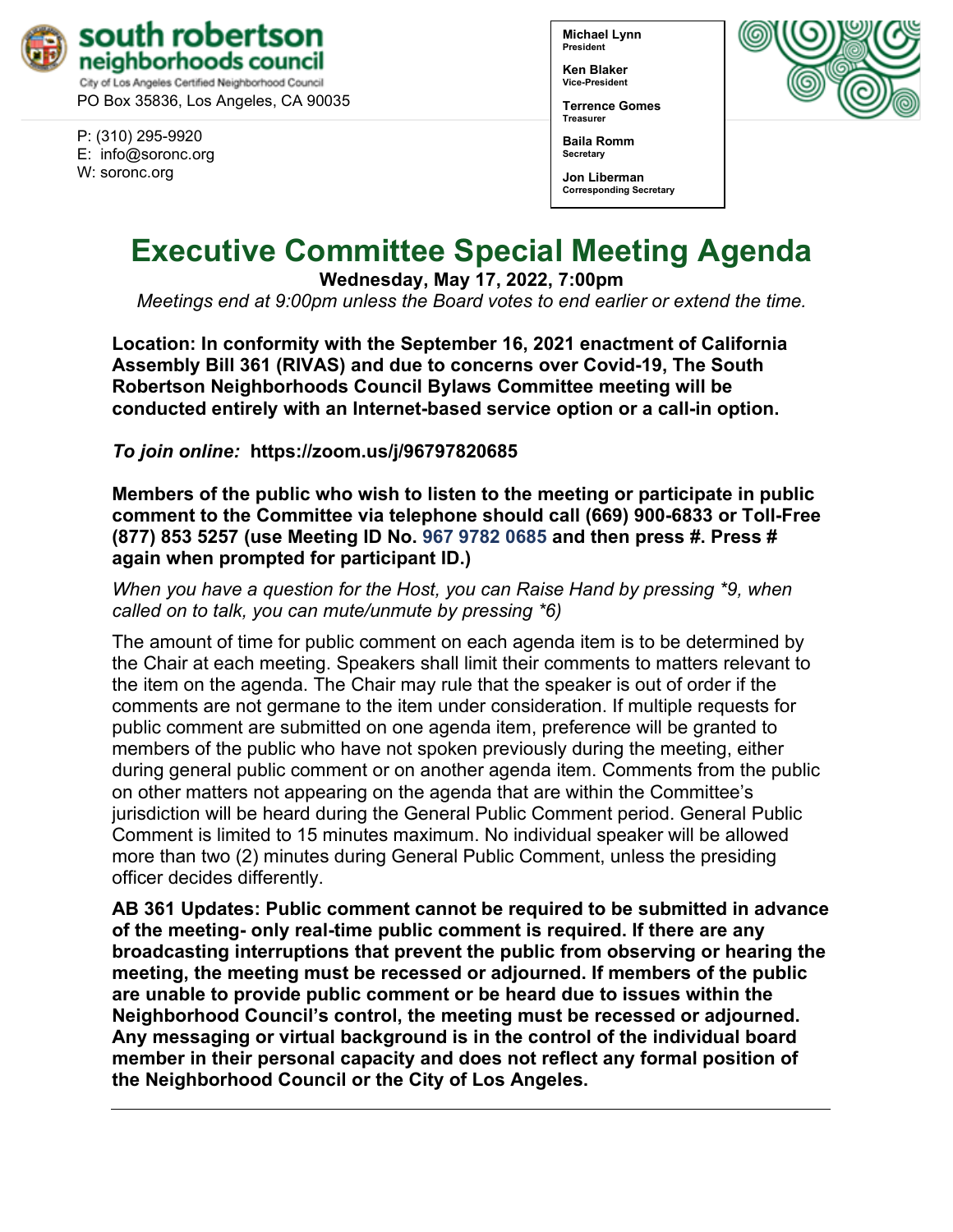- **1. Call to Order**
- **2. Pledge of Allegiance**
- **3. Roll Call**

### **4. New Business**

- a. Discussion and possible action on recommending a motion to the SORO NC to submit a CIS to **[Council File 20-0990](https://cityclerk.lacity.org/lacityclerkconnect/index.cfm?fa=ccfi.viewrecord&cfnumber=20-0990)** regarding mandatory trainings for Neighborhood Councils, and write letters to Councilmembers Koretz and Wesson requesting they reconsider their vote on the final motion
- **5. Review and Approval of Proposed Agenda for May 19, 2022 Special General Board Meeting**
	- a. Discussion and possible action on Formatting and Obligatory Language; Amending, Annotation or Removal of Any Item; Order/position of Items; and Approval of Agenda

## **6. Adjournment**

*Note: Public comment will be taken for each item where there is discussion and possible action. Public comment and/or participation may occur on other items at the discretion of the Chair. Please note that under the Brown Act, the Committee is prevented from acting on matters brought to its attention during the General Public Comment period; however, the issue may become the subject of a future meeting. In the interest of addressing all items on the agenda, time limits for individual comments and discussion may be set at the discretion of the Chair.*

*Motions that are presented at any committee meeting do not represent an official action or position of the SORO NC, until approved by an affirmative vote at a properly noticed meeting of the General Board.*

#### **Public Posting of Agendas -**

Neighborhood Council agendas are posted for public review as follows:

● Demers & Associates- 1836 1/2 S Robertson Blvd, Los Angeles, CA 90035; The Robertson Blvd Library- 1719 S Robertson Blvd, Los Angeles, CA 90035; The Robertson Recreation Center- 1641 Preuss Rd, Los Angeles, CA 90035; The Office of Councilmember Paul Koretz- 6380 Wilshire Blvd #800, Los Angeles, CA 90048; Hamilton High School- 2955 S Robertson Blvd, Los Angeles, CA 90034

- [www.soronc.org](http://www.soronc.org/)
- You can also receive our agendas via email by subscribing to L.A. City's [Early](https://www.lacity.org/government/subscribe-agendasnotifications/neighborhood-councils)  [Notification System \(ENS\)](https://www.lacity.org/government/subscribe-agendasnotifications/neighborhood-councils)